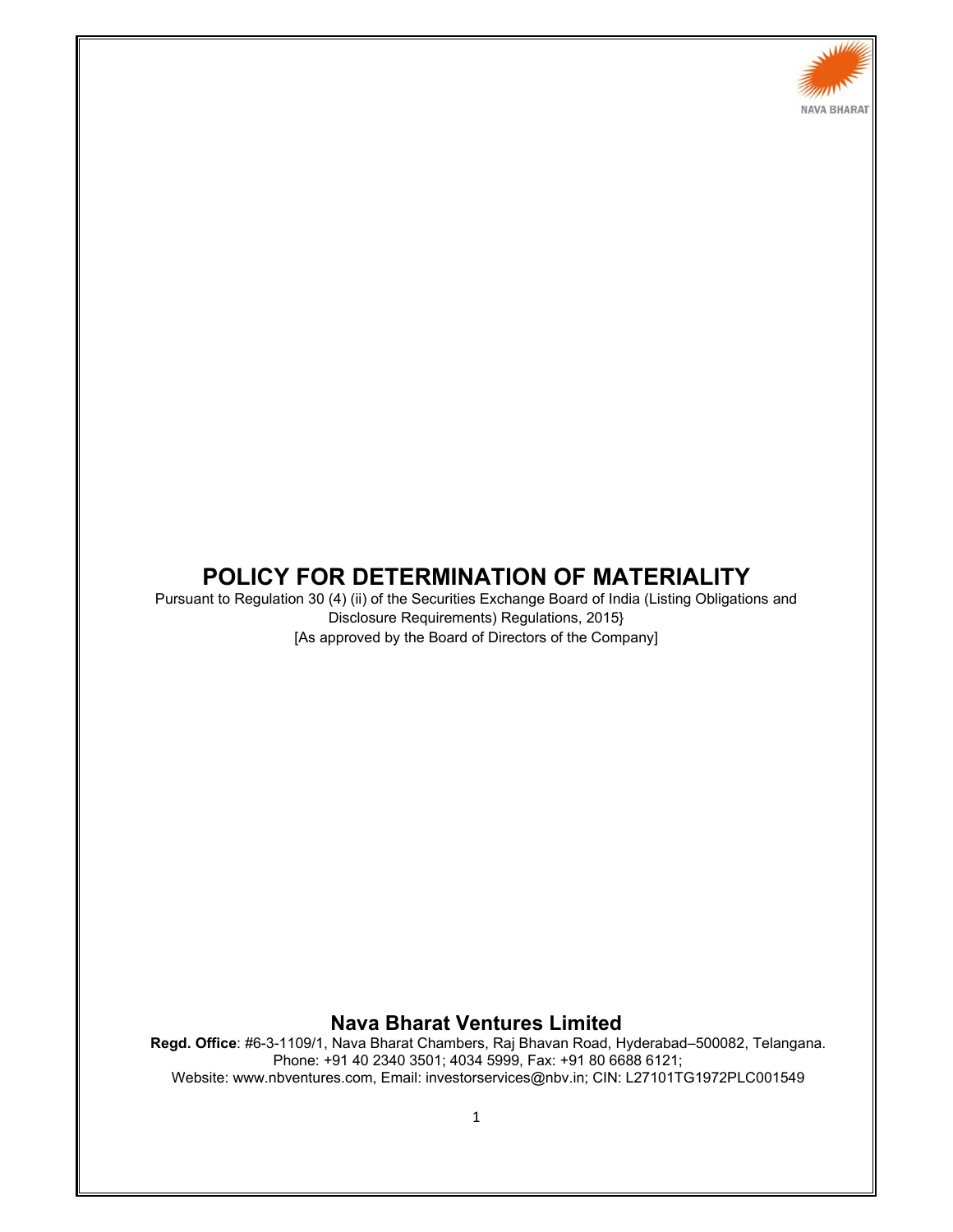

## **Index**

- Objective
- Definitions
- Criteria for determining materiality of Events or Information
- Materiality Assessment
- Authorized Persons
- Review
- ❖ Amendment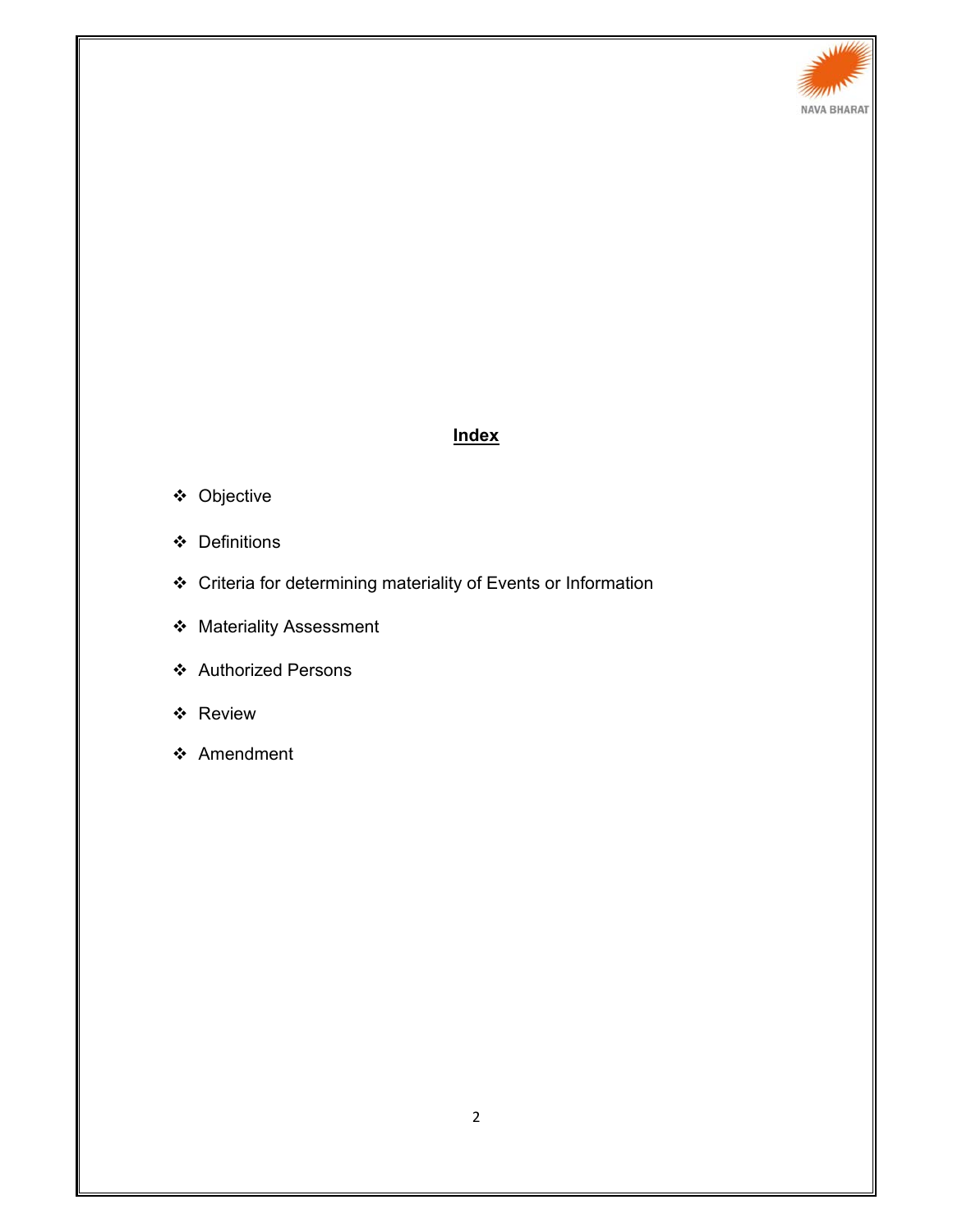

# **1. Objective**

The objective of the Policy is to determine materiality of events or information of Nava Bharat Ventures Limited ('the Company") and to ensure that such information is adequately disseminated in pursuance of the Securities and Exchange Board of India (Listing Obligations and Disclosure Requirements) Regulations, 2015 ("the Regulations") and to provide an overall governance framework for such determination of materiality.

This Policy is framed in accordance with the requirements of the Regulation 30 of the Regulations and is adopted by the Board of directors ("the Board") of the Company and applies in respect of disclosure of material events occurring within Nava Bharat Ventures Limited ("the Company") and its subsidiaries.

# **2. Definitions**

"**Material Event**" or "**Material Information**" shall mean such event or information as specified under Regulation 30 read with Schedule Ill Part A of the Regulations.

Any other term not defined herein shall have the same meaning as defined in the Regulations or any other applicable laws or regulations as amended from time to time.

## **3. Criteria for determining materiality of Events or Information**

The Company shall consider the following criteria for determination of materiality of events/ information:

- a) the omission of an event or information, which is likely to result in discontinuity or alteration of event or information already available publicly; or
- b) the omission of an event or information is likely to result in significant market reaction if the said omission came to light at a later date;
- c) In case where the criteria specified in sub-clauses (a) and (b) above are not applicable, an event/information may be treated as being material if in the opinion of the Board of Directors of the Company, the event/ information is considered material.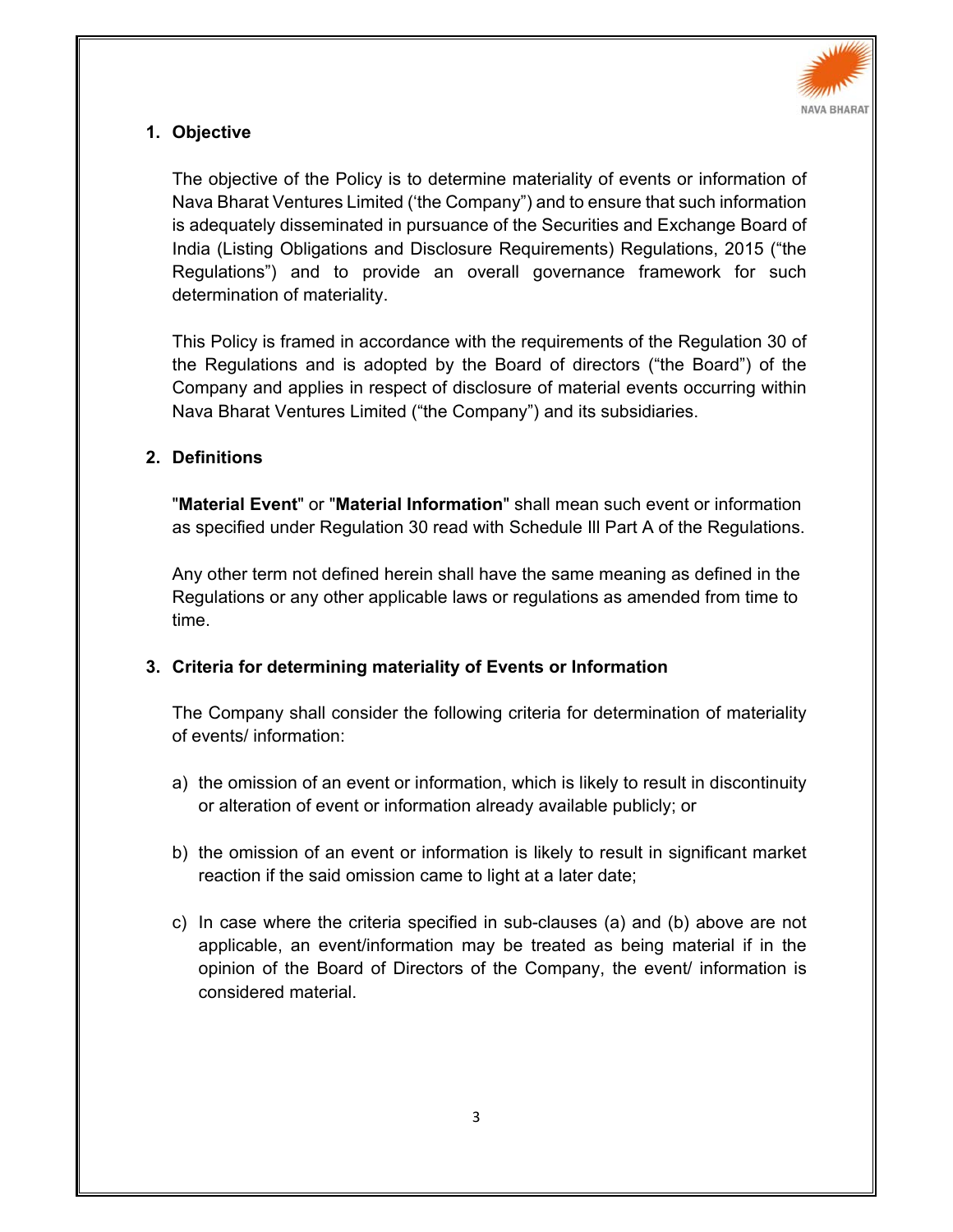

# **4. Materiality Assessment**

Materiality must be determined on a case-to-case basis depending on specific facts and circumstances relating to the information /event. The approach for determining materiality will be both qualitative and quantitative criteria, which are outlined in this policy.

Examples of information /event that would normally be regarded as "material information /event" include the following, although the list is not exhaustive:

- Financial performance, financial condition, projections or forecasts;
- Known but unannounced future earnings or losses;
- Significant corporate events, such as a pending or proposed acquisition or joint venture;
- Plans to launch new products or product defects that have significant impact;
- Significant developments involving business relationships with customers, suppliers or other business partners;
- Changes in auditors as per statutory requirement or otherwise;
- Events regarding the Company's securities (such as repurchase plans, stock splits or dividends, changes to the rights of security holders, public or private sales of additional securities or information related to any additional funding);
- Bankruptcies, receiverships or financial liquidity problems;
- Positive or negative developments in outstanding litigation, investigations or regulatory matters with significant impact on financial results;
- Any changes to the Company's Board of Directors or key managerial personnel and key agreements with them; or
- Any significant changes to the Company's capital structure

For the avoidance of doubt, events listed in Para A – Part A of Schedule III of Listing Regulations shall be disclosed to the stock exchanges from time to time without application of the criteria listed below.

For the purpose of assessing whether a particular event/ transaction is "material" the following information will also be considered, although the list is not exhaustive:

- The consideration involved in the transaction as a percentage of the Company's annual revenue;
- The consideration involved in the transaction as a percentage of the Company's fixed assets and as a percentage of the Company's total assets;
- Whether the transaction is in the ordinary course of business;
- Whether a related party is involved in the transaction;